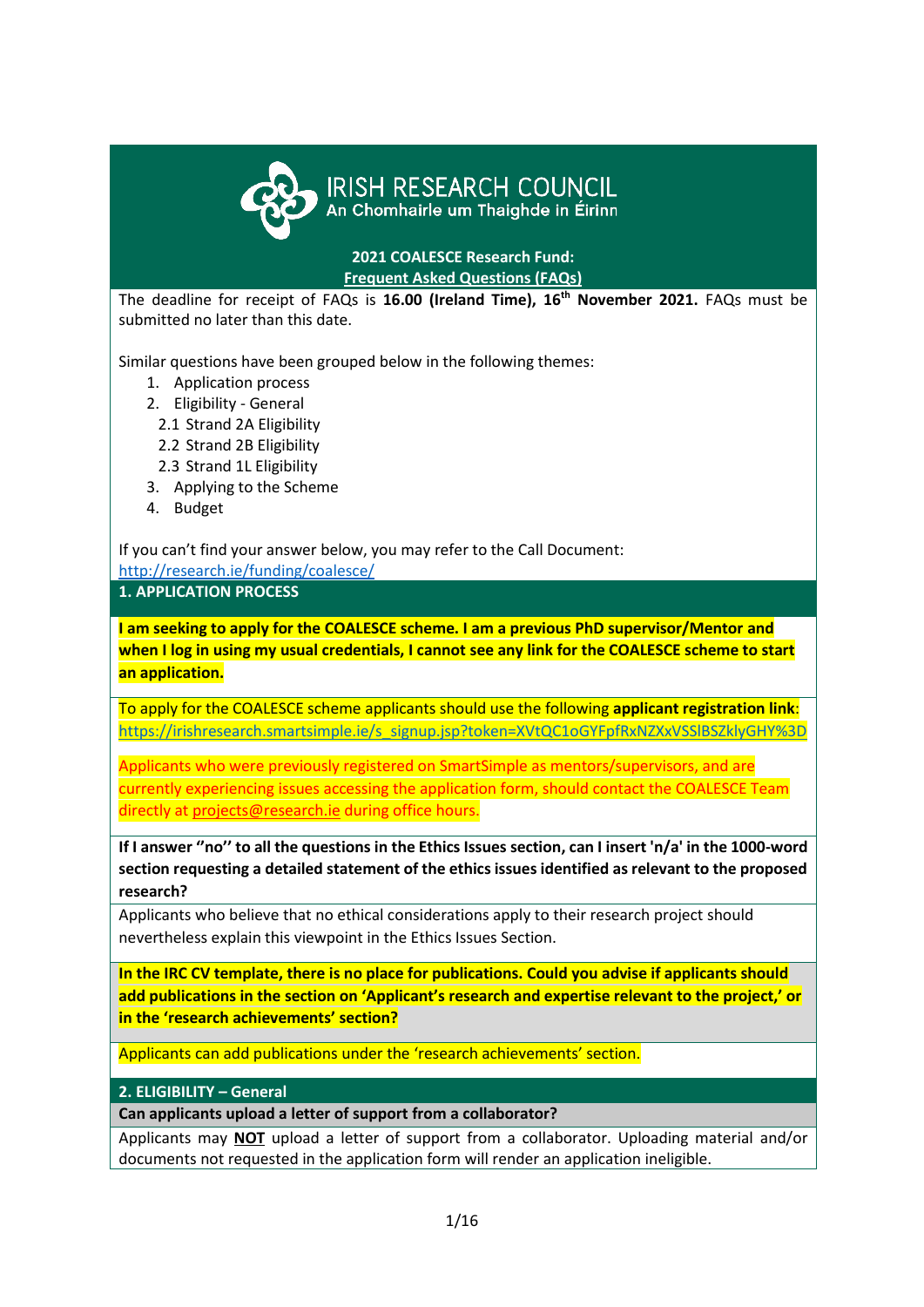**Are formally appointed Emeritus staff in a HEI, with positions that exceed the length of the "contract of sufficient duration" criteria, eligible to apply as a PI for the IRC Coalesce Research scheme?**

Emeritus/'retired' academic staff members ('RAS member(s)) are strongly advised to read the Irish [Research Council Policy for Emeritus/'Retired' Academic Staff Members](https://research.ie/assets/uploads/2017/05/IRC-Policy-for-Retired-Researchers_Final.pdf).

RAS members may apply to IRC principal investigator-led (PI-led) programme calls, provided that the host higher education institution (HEI)/research-performing organisation (RPO) in Ireland for the application is willing to commit formal support by endorsing the application. It is strongly recommended that RAS members who wish to apply to IRC PI-led programmes contact the proposed host HEI/RPO promptly to ascertain their eligibility well in advance of preparing or submitting an application. This is particularly important in light of the requirement of institutions to satisfy at all times the requirements of the Employment Control Framework (ECF) for HEIs.

**Are Institutional Letters of Support mandatory for applicants?** 

Applicants should **NOT** upload a letter of support from their HEI/RPO. The HEI/RPO will endorse their application through the OLS.

**For all strands, the duration of projects is stated but is there a minimum project duration?**

The COALESCE 2021 call document states the maximum duration of the project, which has been set by the IRC or the Strategic Funding Partner. Proposals will be considered for shorter durations but must be feasible and fully justified.

**Can you please also confirm if an applicant is not a permanent staff member or does not have a contract of sufficient duration, would a letter of commitment from the Head of Department/School committing to the continuation of the individual's contract (should the award be successful) be sufficient to meet this requirement?**

As per the COALESCE 2021 Call Document, the applicant must hold a contract of sufficient duration with an eligible HEI or RPO to carry out the proposed research **from the project start date until project end.**

**Are adjunct staff eligible to apply to the IRC COALESCE call?**

In order to be eligible to apply for the COALESCE 2021 call, the applicant must be a Principal Investigator (PI) who holds a contract of sufficient duration with an eligible HEI or RPO to carry out the proposed research from the project start date until project end. The application must be based whole time in the eligible HEI or RPO.

**Can you confirm that a PI who is academic supervisor/mentor to an IRC Postgraduate Scholar/Postdoctoral Fellow is not considered to be in receipt of IRC funding.**

A PI who is an academic supervisor/mentor to an Irish Research Council Postgraduate Scholar/Postdoctoral Fellow not in receipt of funding from the IRC themselves and is therefore eligible to apply in their own right.

In order to be eligible a PI should not be in receipt of any other Council funding at the proposed start date, with the exception of New Foundations, Creative Connections and/or Ulysses or similar travel award(s).

**Can the lead applicant be a postdoctoral fellow?**

In order to be eligible to apply for **Strand 1L**, the applicant must:

• Be a Principal Investigator (PI) who holds a contract of sufficient duration with an eligible HEI or RPO to carry out the proposed research from the project start date until project end.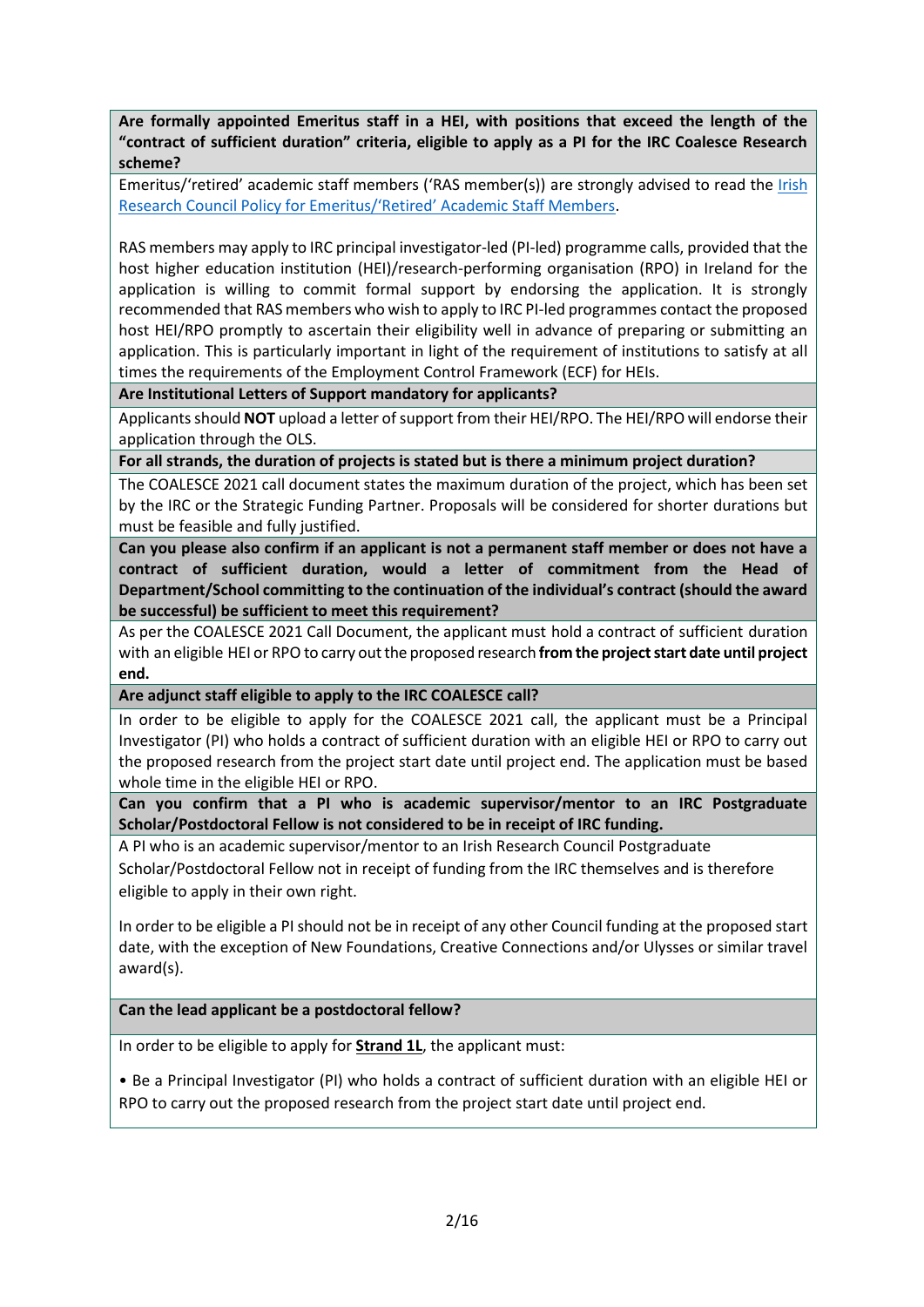• Have been awarded their doctoral degree no later than  $31^{st}$  May 2020. For this condition, the date of graduation (conferral) should be taken into account. The experience and expertise of the applicant is an evaluation criterion under Strand 1L, further details can be found in Appendix 2.

In order to be eligible to apply for **Strand 2A**, the applicant must be:

• From any AHSS discipline (see Annex A with call documentation); they may apply for funding along with a named applicant from any STEM discipline (see Annex B).

• An AHSS Principal Investigator (PI) who holds a contract of sufficient duration with an eligible HEI or RPO to carry out the proposed research from the project start date until project end.

# **WITH**

• A mandatory and named STEM Co-PI (co-applicant) who holds a contract of sufficient duration with an eligible HEI or RPO to carry out the proposed research from the project start date until project end. Both AHSS Lead PI and STEM Co-PI must:

• Have been awarded their doctoral degrees no later than 31st May 2020. For this condition, the date of graduation (conferral) should be taken into account.\*

In order to be eligible to apply for **Strand 2B**, the applicant must be:

• A lead Principal Investigator (PI) who holds a contract of sufficient duration with an eligible HEI or RPO to carry out the proposed research from the project start date until project end date.

# **WITH**

• A mandatory and named Co-PI (co-applicant) employed by an HEI or research performing organisation (RPO) in one of the Department of Foreign Affairs' partner countries and who will be in a position to carry out the proposed research from the project start date until the project end date.

• The RPO in the partner country must be a publicly funded or not-for-profit higher education/research institution. In exceptional circumstances, other RPOs will be considered. The RPO must have the capacity and infrastructure to support the research, should be research active and be able to demonstrate the standard of academic rigour required for a large research project.

The lead applicant will:

• Be at least five years post-PhD, or, if the applicant is 3 years post-PhD and has won a New Foundations grant (DFA Strand), the applicant will be eligible. The lead PI will have been awarded the doctoral degree no later than 31st of May 2017 [or 31st of May 2019 with a New Foundations award]. For this condition, the date of graduation (conferral) should be taken into account.

• Applicants who are eligible under the latter caveat will need to demonstrate that they have the skills and experience to manage a project of this scale.

• Have experience of collaboration within research consortia with an international development focus and/or international project.

• Have a track record in research under one or more of the DFA themes for this strand.

• Not be in receipt of any other IRC funding at the proposed start date, with the exception of New Foundations, Creative Connections and/or Ulysses or similar travel award(s).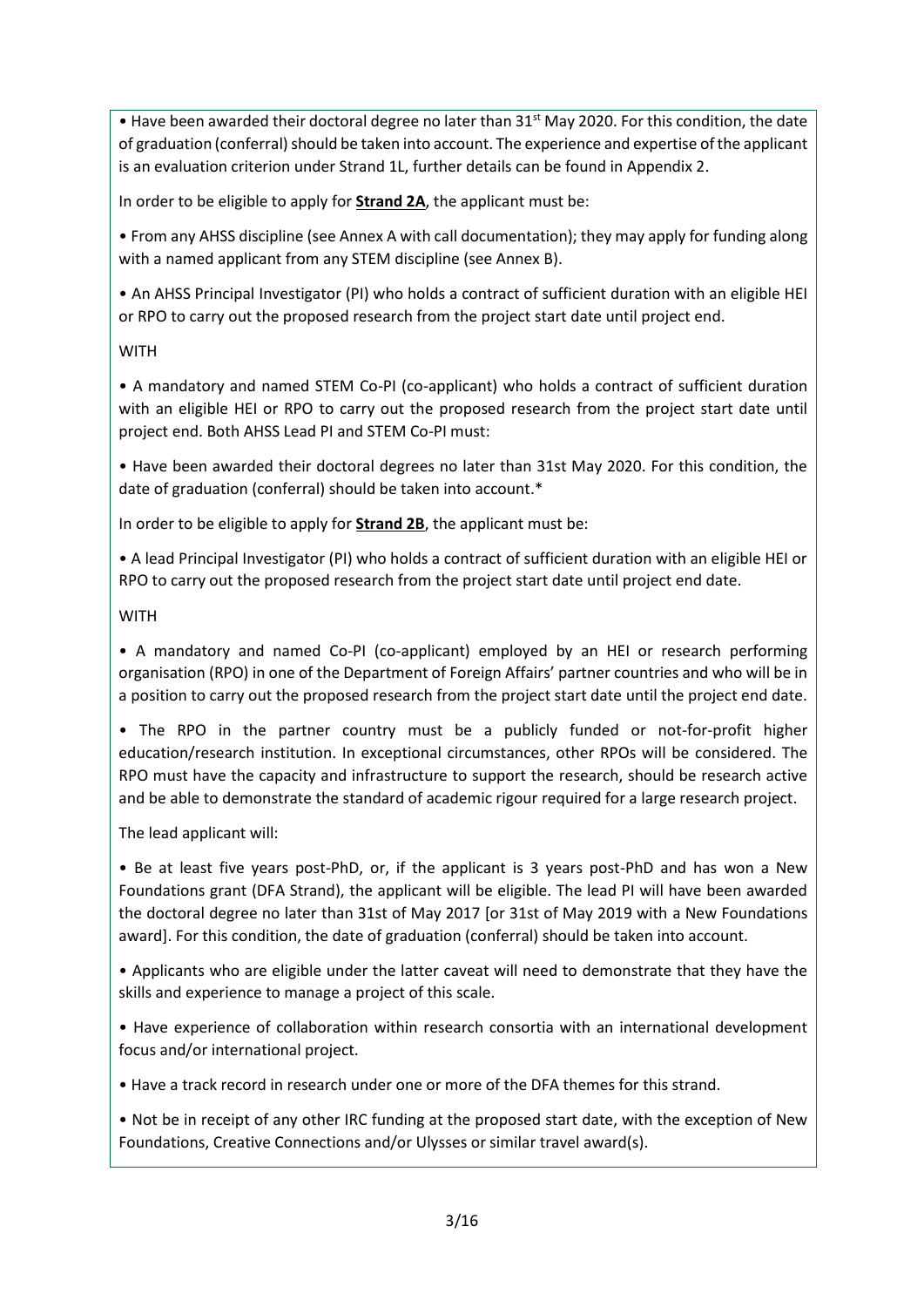The co-applicant will, at minimum:

• Be at least three years post PhD (or possess equivalent research qualifications/experience). The co-PI will have been awarded the doctoral degree no later than 31st of May 2019. For this condition, the date of graduation (conferral) should be taken into account.

• Have experience of international research collaboration with an international development focus and/or international project/s.

• Have a track record in research under one or more of the DFA themes for this strand. The experience and expertise of the applicants is an evaluation criterion under Strand 2B, further details can be found in Appendix 4.

Postdocs who, at the time of the call deadline, hold a contract of sufficient duration to carry out the proposed project from the project start date until the project end date are eligible to apply if they meet all of the criteria for eligibility of the Strand to which they are applying.

**Could you clarify which are the IRC grants that are incompatible with the COALESCE or what it means not being "in receipt of any other Council funding at the proposed start date, with the exception of New Foundations, Creative Connections and/or Ulysses or similar travel award(s)"?**

The Council have amended the eligibility criteria for applicants to Strand 1L and Strand 2A under the

COALESCE 2021 Call Document on page 7 and 8. If currently funded under an IRC PI-led award, their award will finish in 2022. This is without prejudice to future policy on applicants' eligibility to COALESCE. This condition does not apply to Strand 2B, eligibility criteria may be found on pages 8 and 9.

**2.1 Strand 2A Eligibility**

**I am applying to Strand 2A as a co-PI. In addition to endorsement from the lead-PI's institution, is endorsement (via the online portal) required from the co-PI's institution?**

Endorsement at application stage is required from the lead HEI. If the application is successful, the co-PI's HEI will endorse at award stage.

#### **Under Strand 2A: Can the proposal be split between 2 institutions?**

Yes, the AHSS PI and STEM co-PI can come from different HEIs/RPOs. However, the lead PI and their institution must take responsibility as the lead on the project with regard to financial matters and progress reporting.

**Under Strand 2A is co-funding a mandatory requirement? If so, is a cash contribution required or are in-kind contributions allowable.**

Co-funding is not mandatory; however, proposals may include co-funding. The proposal should clearly set-out the details of and rationale for the co-funding, including the governance and other partnership arrangements which will underpin the co-funding of the award.

**As part of the Consultancy (Maximum €10,000), can we include an independent research company with solid survey experience collaborating with universities to work on technical aspects of the survey data collection, such as advice on sampling strategy, support on designing online questionnaires, and keeping track of respondents' survey participation?**

Yes. All costs sought must be relevant and clearly justified.

**Are there any regulations in terms of offering vouchers to participants? More specifically, for a project that will work with Principals and schools which will then survey students and families, is**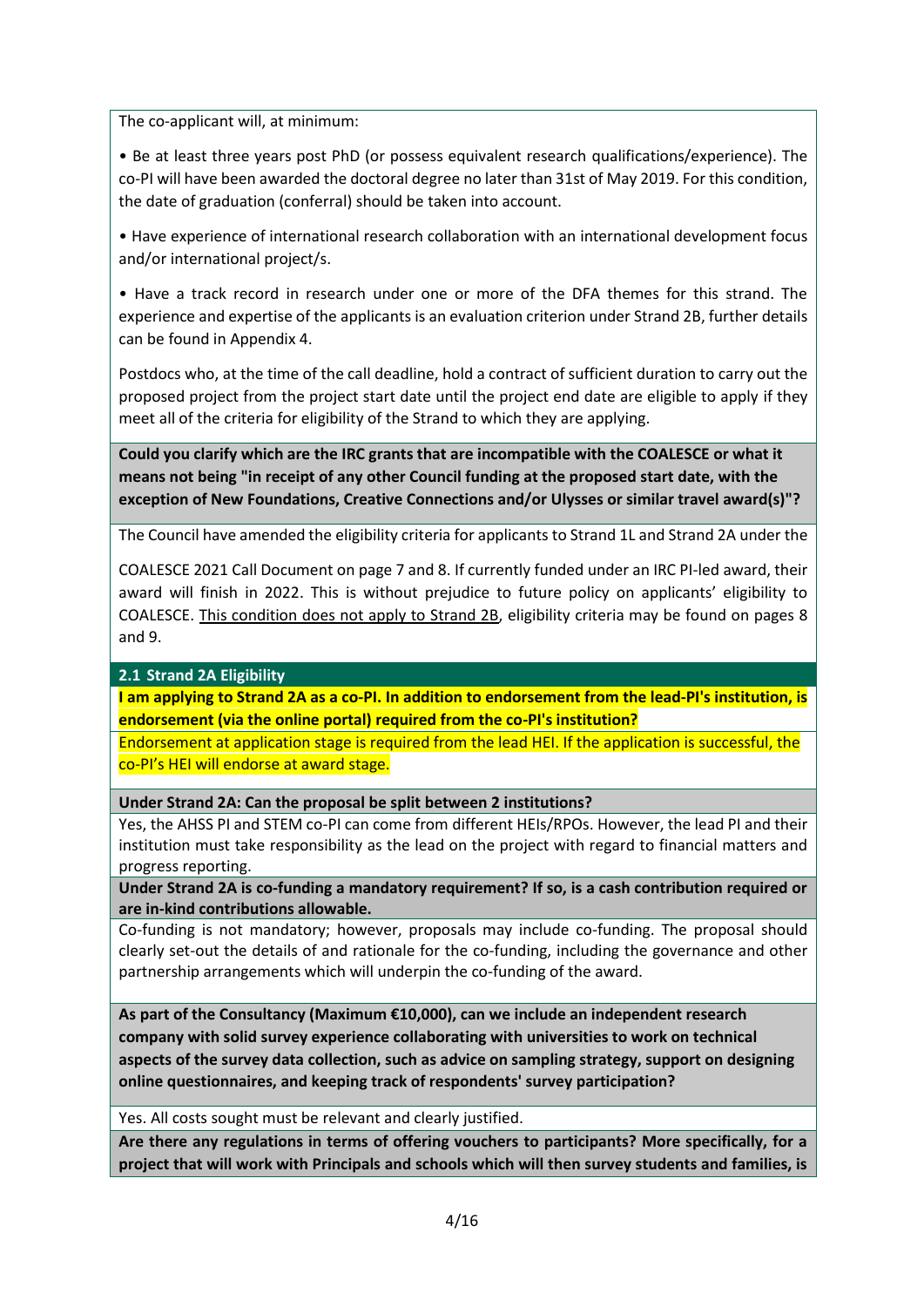**it possible to give some educational materials to schools (books, educational posters after the data analyses) to acknowledge the involvement of schools in the project? If so, would this cost go to consumables or somewhere else?**

Participants in surveys/focus groups/workshops or other such project-related activities may not be paid; however, costs incurred as a result of participation in the survey (i.e. travel costs for focus group members) may be included in the budget so long as they are detailed and fully justified.

**Can costs related to statistical package licences be included in the budget? If so, should these go to equipment?**

This would be an eligible cost under the 'Consumables' category, for which the maximum amount allowed under Strand 2A is €2,000.

**Can you please advise if under Strand 2A Technical Officers can be hired for a duration of 18 months (which would exceed the consultancy max allowable cost of 10k). This would of course be fully justified and crucial to achieving the objectives of the project.**

Technical Officers may be included under the 'Staff Costs' category. The recruitment of staff (e.g. research assistants, postdoctoral researchers) must be done openly, through public advertisement. Staff must be recruited for the specific project and awarded topic only. Recruitment of staff can commence before the start date of the project and costs for recruitment can be charged to the project (outside the official start date) with the prior approval of the Council. All costs sought must be relevant and clearly justified.

**In relation to Strand 2A are the AHSS disciplines under Annex A of paramount importance, or should the applications also consider the disciplines under Annex B for the STEM co-applicant?**

Yes. The lead PI under Strand 2A should be in the AHSS with a STEM co-PI as it is an interdisciplinary strand. The Call Document states applicants in any AHSS discipline (see Annex A with call documentation) can apply for funding as the lead applicant along with a named applicant from any STEM discipline (see Annex B).

**Under Strand 2A, are Co-PI's permissible in addition to the STEM Co-PI?**

Strand 2A requires **one** lead PI from an AHSS discipline and **one** co-PI from a STEM discipline **only**. The lead PI will be from an AHSS discipline as identified in Annex A. The mandatory and named co-PI will be from a STEM discipline as identified in Annex B. Project proposals can draw on other expertise to the above and include project partner but not as co-PIs.

**We have a potential STEM co-PI who although they have > 4 years of research experience, do not have a PhD. Are they eligible to be a co-PI?**

Lead PIs and Co-PIs on COALESCE 2021 must have qualified with a PhD within the required time frame specified in the relevant strand of the Call Document.

**Strand 2A - Would it be possible to add a third researcher in the project? If yes, should this person be a co-PI, project partner or collaborator? If not, is there any section or place where this can be acknowledged or indicated?**

For a Strand 2A application, only the AHSS lead PI and STEM Co-PI are required to be named specifically. Project partners should be featured in the section '**Identify any project partners' and in the Project Description.** 

Strand 2A applications may include provision for team membership of researchers from institutions and organisations that fall outside the eligible institutions, including both national and international participation. However, only collaboration costs (not personnel costs) may be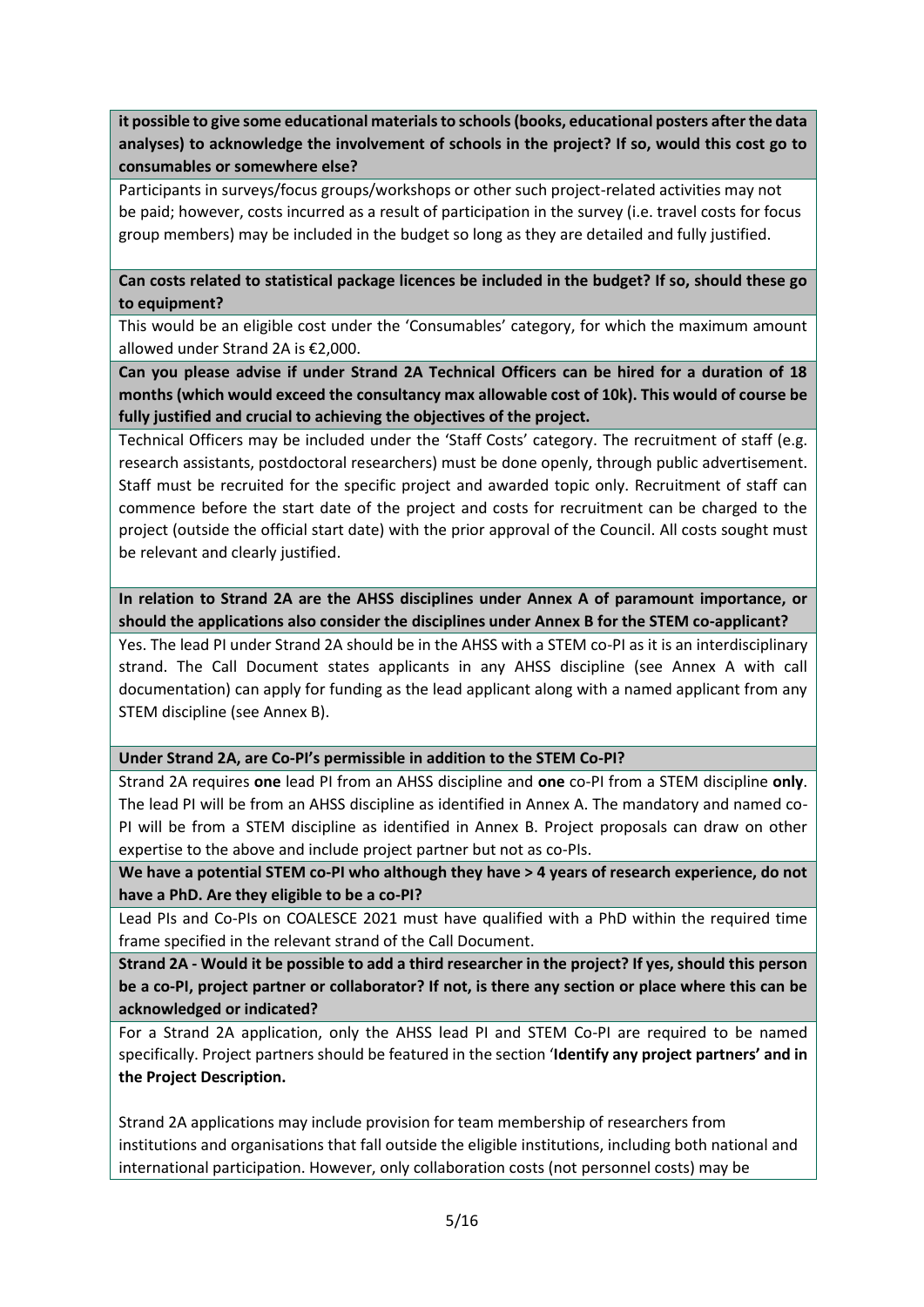allocated to such institutions/organisations and the added value of such costs must be strongly demonstrated.

**Can you please advise if collaborators on any of the strands are permissible, particularly Strand 2A?**

Collaborators are permissible and should be included under 'Identify any project partners'. As above, Strand 2A requires **one** lead PI from an AHSS discipline and **one** co-PI from a STEM discipline only. Collaborators are permissible.

**Strand 2A - In the section "Identify any project partners": are we expected to add non-academic organisations only, researchers only or both non-academic organisations "and" researchers?** Apart from the AHSS PI and STEM co-PI, all partners may be listed under '**Project Partners'**.

**Could we confirm if "Speech & Hearing Sciences" would be classed as a STEM for the purposes of the COALESCE call? At our HEI, this Department is housed under the College of Medicine & Health. However, it is not included in the IRC's list of STEM subjects, whereas the AHSS list includes a linguistics section – this suggests that the IRC might consider it to fall under the umbrella of AHSS.** 

From the information provided, the IRC would accept this as falling under the STEM disciplines. The applicant and STEM co-PI are required to choose from the list of primary and secondary, most relevant discipline from the list provided. Applicants can also use the keywords to provide additional information.

**Can medicine be considered an acceptable STEM discipline under Annex B?**

Yes. Medicine can be considered a STEM discipline. The applicant and STEM co-PI are required to choose from the list of primary and secondary, most relevant discipline from the list provided. Applicants can also use the keywords to provide additional information.

**Can I clarify whether the following STEM discipline would be eligible to act as a CO-PI on Strand 2a: public health / health systems?**

Yes. Public health/health systems can be considered a STEM discipline. The applicant and STEM co-PI are required to choose from the list of primary and secondary, most relevant discipline from the list provided. Applicants can also use the keywords to provide additional information.

**Can I be PI in AHSS (Strand 2A) as my research field is education even though I'm in a STEM school (Mathematics education research in the School of Mathematics & Statistics)?**

Yes. From the information provided, the IRC would accept this as falling under the AHSS disciplines.

**My Co-PI's areas of research are Operations Research, Equilibrium Modelling and Optimisation. These are listed under Applied Mathematics in Annex B. I wanted to confirm, given that they are eligible as a STEM co-PI?**

Yes. From the information provided, the IRC would accept this as falling under the STEM disciplines. **Can applicants make a Strand 2A application,** *as well as* **a Strand 2B application?**

Applicants may apply to more than one strand. In the event of an applicant being successful in more than one strand in this call, the applicant must clearly indicate a time management strategy and must receive approval of the same from the Irish Research Council in order to be permitted to accept both awards.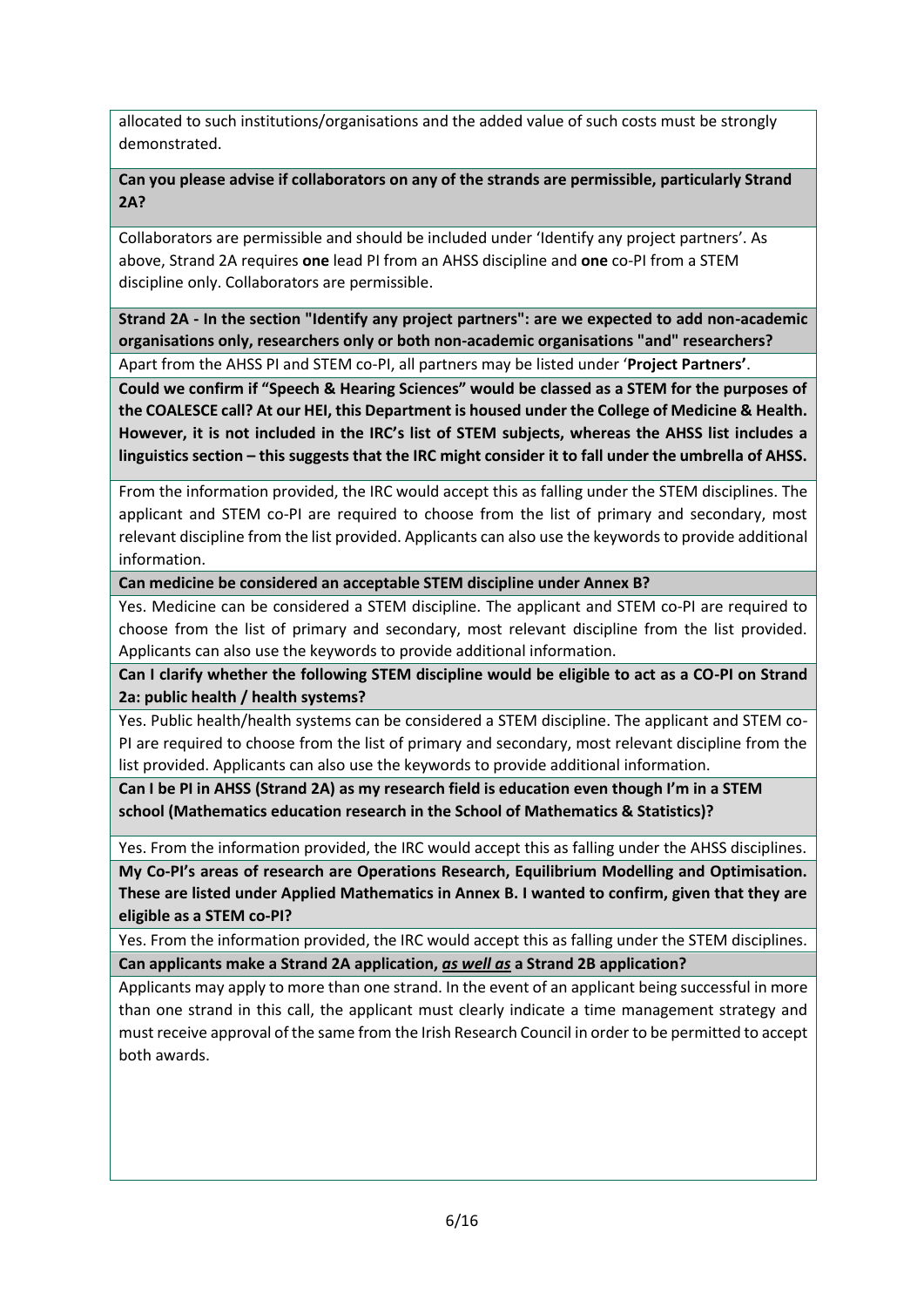**2.2 Strand 2B Eligibility**

**According to the listed Irish Aid partners, Liberia is not one of the 9 supported partners, but it is mentioned as a country affected by conflict and fragility that Irish aid "concentrate support on". Could you please confirm if Liberia is considered a partner country?**

Given that Liberia meets the criteria of being an ODA eligible African country, once the partner HEI/RPO and co-PI meet the strand requirements, we would consider Liberia as an eligible partner country for Strand 2B awards.

**Could you please confirm if French Polynesia is considered an eligible small island developing state for the purpose of Strand 2B, given that it is not on the list provided by the IRC, but it is on the UN list?** 

French Polynesia is not an ODA eligible small island developing state and therefore does not meet the criteria under 2B.

**For Strand 2B 14-page PDF, the applicant wishes to identify all the participants and include their logos. Is this acceptable or should they go in the participants' section?**

Project partners should be featured in section (Identify any project partners) and in the detailed project description.

**Where can an applicant find a list of ODA-eligible countries in Africa and ODA-eligible Small Island Developing State?**

The definitive list can be found at [https://www.oecd.org/dac/financing-sustainable-](https://www.oecd.org/dac/financing-sustainable-development/development-finance-standards/DAC-List-ODA-Recipients-for-reporting-2021-flows.pdf)

[development/development-finance-standards/DAC-List-ODA-Recipients-for-reporting-2021](https://www.oecd.org/dac/financing-sustainable-development/development-finance-standards/DAC-List-ODA-Recipients-for-reporting-2021-flows.pdf) [flows.pdf](https://www.oecd.org/dac/financing-sustainable-development/development-finance-standards/DAC-List-ODA-Recipients-for-reporting-2021-flows.pdf)

**Please advise if Strand 2B is confined to the ODA countries listed as current Irish Aid partners or if an applicant may work with other ODA countries in Africa?**

The definitive list can be found at [https://www.oecd.org/dac/financing-sustainable](https://www.oecd.org/dac/financing-sustainable-development/development-finance-standards/DAC-List-ODA-Recipients-for-reporting-2021-flows.pdf)[development/development-finance-standards/DAC-List-ODA-Recipients-for-reporting-2021](https://www.oecd.org/dac/financing-sustainable-development/development-finance-standards/DAC-List-ODA-Recipients-for-reporting-2021-flows.pdf) [flows.pdf](https://www.oecd.org/dac/financing-sustainable-development/development-finance-standards/DAC-List-ODA-Recipients-for-reporting-2021-flows.pdf)

**There is a request for a 2-page CV. Is this for each member of the team to complete? Or just the Lead PI?**

The CV should relate to the lead applicant and should include the standard academic and research record including current funding awards. Applicants should comment on any actual or apparent overlaps with current funding awards to demonstrate that, if successful, there will be no double funding in respect of the same activities. Relevant expertise of the co-PI can be included in the project description.

**One of the proposed partners are an education charity based in Cambodia, but they are neither HEI nor is research their main purpose. If the applicant can demonstrate that the partner has the capacity and infrastructure to support the research, be research active and be able to demonstrate the standard of academic rigour required, could they be included in the project?**

As per the Call Document, 'The RPO in the partner country must be a publicly funded or not-forprofit higher education/research institution. In exceptional circumstances, other RPOs will be considered. The RPO must have the capacity and infrastructure to support the research, should be research active and be able to demonstrate the standard of academic rigour required for a large research project.'

From the information provided, the proposed partner does not meet the requirements of an RPO/HEI or research institution as outlined in the call.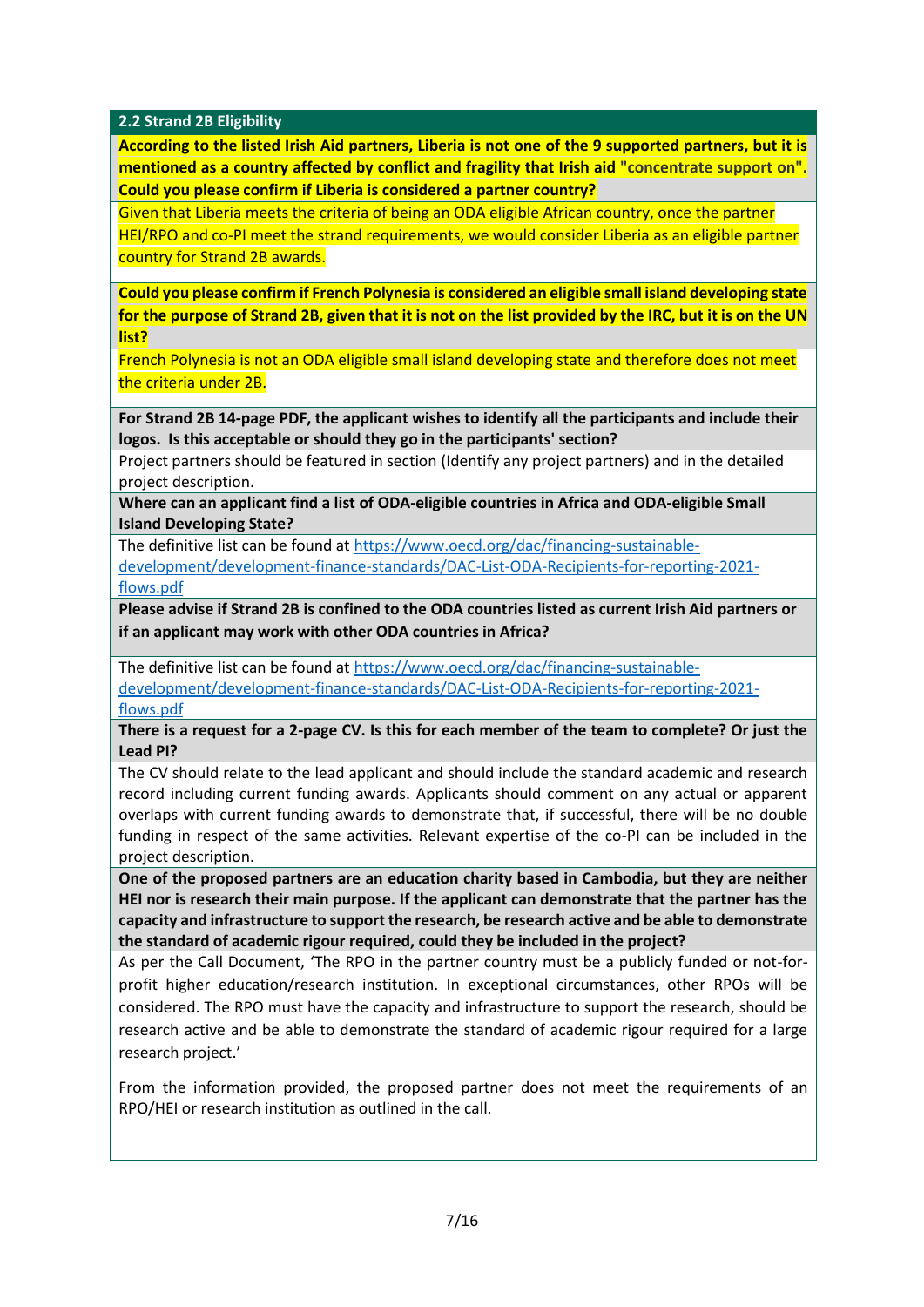**Cambodia is a member of SEAMEO CECCEP (South East Asian Ministries of Education Organisation / Centre for Early Childhood Care, Education and Parenting). SEAMEO CECCEP is an RPO but the organisation is based in Indonesia. It represents 28 countries in the South East Asian region. Would they be acceptable to IRC as a partner?**

As per the Call document, the eligible partner countries under strand 2B are any ODA-eligible country on the African continent; any ODA-eligible Small Island Developing State (SIDS); Vietnam; Palestine; Laos; Cambodia; Myanmar. From the information provided, as this organisation is based in Indonesia, it would be ineligible under the COALESCE 2021 scheme.

**How many co-PIs from the lead institution in ROI (not from the Irish Aid's partner's research performing organisation) are allowed?**

There should be one applicant (lead) from the ROI institution. Project proposals can draw on other expertise, but not as a co-applicant.

**As per call document 'applicants may concurrently apply for a Strand 1L and Strand 2 award' provided they have a justifiable time-management strategy if they get both awards. Can a PI apply for strands 2A and 2B simultaneously - in this case, as a lead AHSS PI for a Strand 2A, and as a co-PI (based in an Irish-based RPO) for a strand 2B.**

An Irish-based PI cannot be the co-PI under Strand 2B. The **mandatory and named** Co-PI (coapplicant) on Strand 2B must **be employed by a research-performing organisation (RPO) in one of Irish Aid's partner countries** and who will be in a position to carry out the proposed research from the project start-date until the project end.

**Can you please advise if applicants should contact the DFA and discuss their application with them now, or this step not required until award stage?**

In the event of a successful application, a representative from DFA should be invited to participate in, or provide a nominee to, any steering group or advisory structure being convened to support the research project.

Can the proposal include a **second co-applicant** from RPO in Africa?

No. Strand 2B requires **one** lead PI based in an eligible Irish HEI or RPO and **one** co-PI employed by a HEI or research-performing organisation (RPO) in one of the Department of Foreign Affairs' eligible partner countries **only**. Project proposals can draw on additional expertise through the inclusion of project partners.

Does the Co-PI have to be an **African nationality**?

No, this is not a requirement.

Related to the postdoc being hired for the project in RPO in Africa, does the postdoc have to be an **African nationality?**

No, this is not a requirement.

**Stand 2B - what countries are included as "eligible partner countries" - the document states "in Ireland and eligible partner countries" which includes Vietnam; Palestine; any African country does this include South Africa.**

Any ODA-eligible country on the African continent; any ODA-eligible Small Island Developing State (SIDS); Vietnam; Palestine; Laos; Cambodia; Myanmar.

**"***The lead applicant will… Have a track record in research under one or more of the DFA themes for this strand***". If the potential applicant has all other criteria but not a proven research track record in development are they still eligible to apply?**

The lead PI on strand 2B must have a proven track record in development and meet the other eligibility requirements in order to be an eligible PI.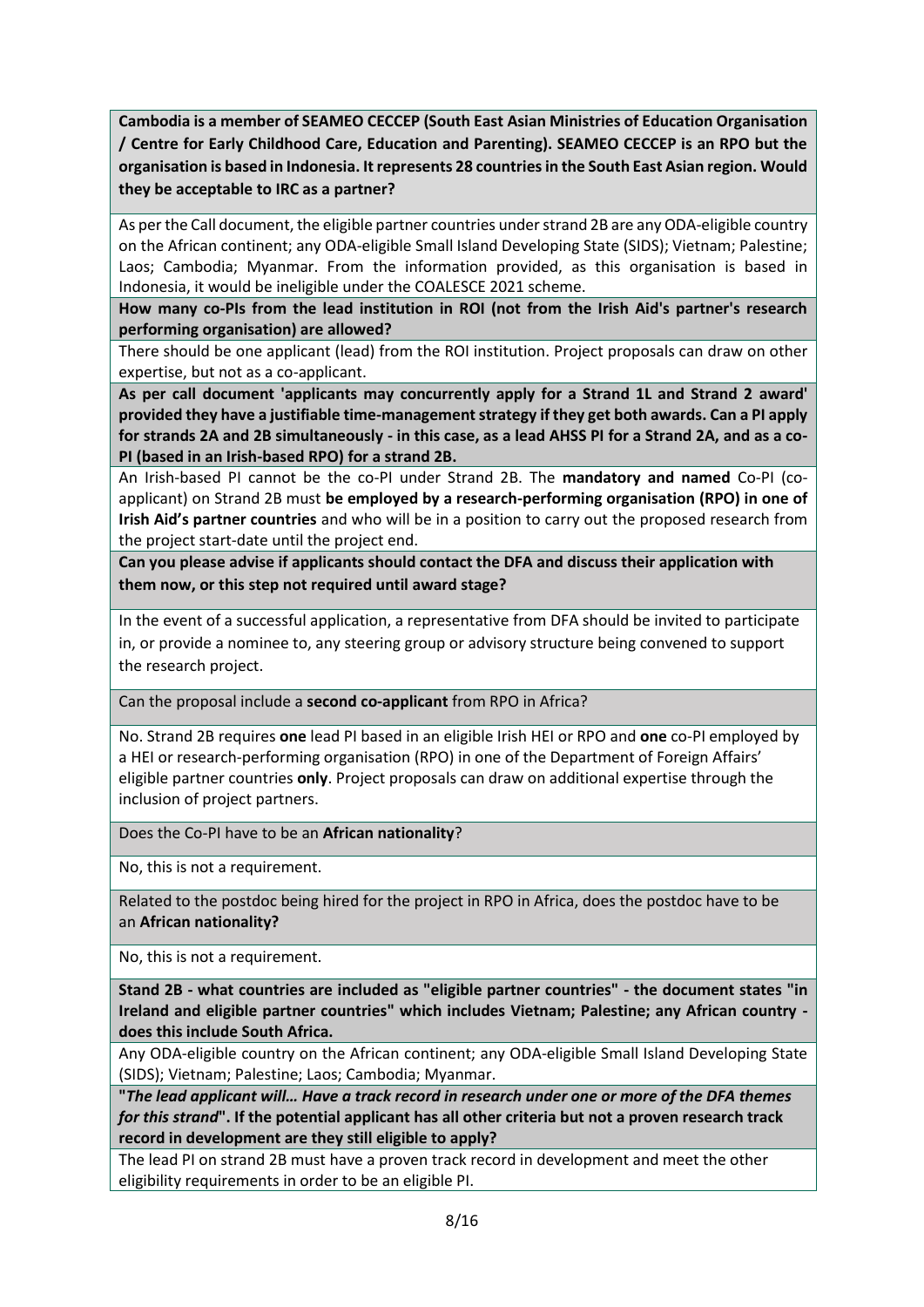## **What role do DFA play throughout the duration of a successful awarded project?**

As per the Call Document, a representative from DFA should be invited to participate in or provide a nominee to any steering group or advisory structure being convened to support the research project. A specified member of DFA will be available to participate on the project steering group, if requested. At least one meeting with the awardee will be required per year. DFA will receive progress reports submitted by awardees and must be acknowledged as co-funder (along with the Irish Research Council) on all publications, reports and outreach activities. Please see the Call Document for further information on this strand.

**Could you please expand on how "research consortia" and "international project" are defined for the purposes of this call? For example, would a project which involved a collaboration with an international NGO count? Would a collaboration with a foreign RPO count? Or, does it have to be a large-scale EU-style consortia to be considered? Can a collaboration with one other institution count, or must the consortium have consisted of multiple institutions?**

Applicants should refer to the strand descriptors, eligibility criteria for the lead applicant and mandatory co-PI in one of the Department of Foreign Affairs' partner countries and the evaluation criteria in th[e Call](http://research.ie/assets/uploads/2018/05/COALESCE-2020-Terms-and-Conditions_FINAL.pdf) [Document.](https://research.ie/assets/uploads/2021/09/COALESCE-Scheme-2021_Final.pdf) It is a matter for applicants to evidence their experience and capability to undertake a proposed project. It is not expected that applications would-be large-scale consortia. Yes, a collaboration with a foreign RPO may count.

**The application form seems to only allow for one partner/collaborator country for Strand 2B. Can you please advise if applicants are permitted to collaborate with multiple partner countries? If so, how should this be presented in the application form?**

From the COALESCE 2021 Call Document: 'The mandatory Co-PI (co-applicant) must be employed by an HEI or research-performing organisation (RPO) in one of the Department of Foreign Affairs partner countries…'. While the principal partner country is an anchor for the Co-PI and project activities, collaborators from multiple partner countries are welcomed and may be included in the Project Description and under 'Identify any Project Partners'.

## **2.3 Strand 1L Eligibility**

**Can applicants make one Strand 1L application,** *as well as* **a Strand 2B application?**

Applicants may apply to more than one strand, and the same applicant may also submit one application as lead PI to Strand 2B. In the event that an applicant is successful in more than one strand of COALESCE, the applicant must clearly indicate a time-management strategy for simultaneously conducting the projects. Additionally, the applicant must receive approval for the same from the Irish Research Council in order to be permitted to accept multiple awards on this call.

**Is noted that collaborative applications are expected, that is, to form research consortia. No eligibility criteria are noted for consortia participants. Is there any criteria or guidance on this aspect available?**

There is no definitive list of eligible partners under Strand 1L, except that a minimum of three sectors must be represented in the application from the below:

Research consortia must be formed (i.e. three or more) from the following groups:

- the archaeological consultancy sector,
- academic institutions on the island of Ireland,
- international academic and research bodies,
- State bodies
- local community groups.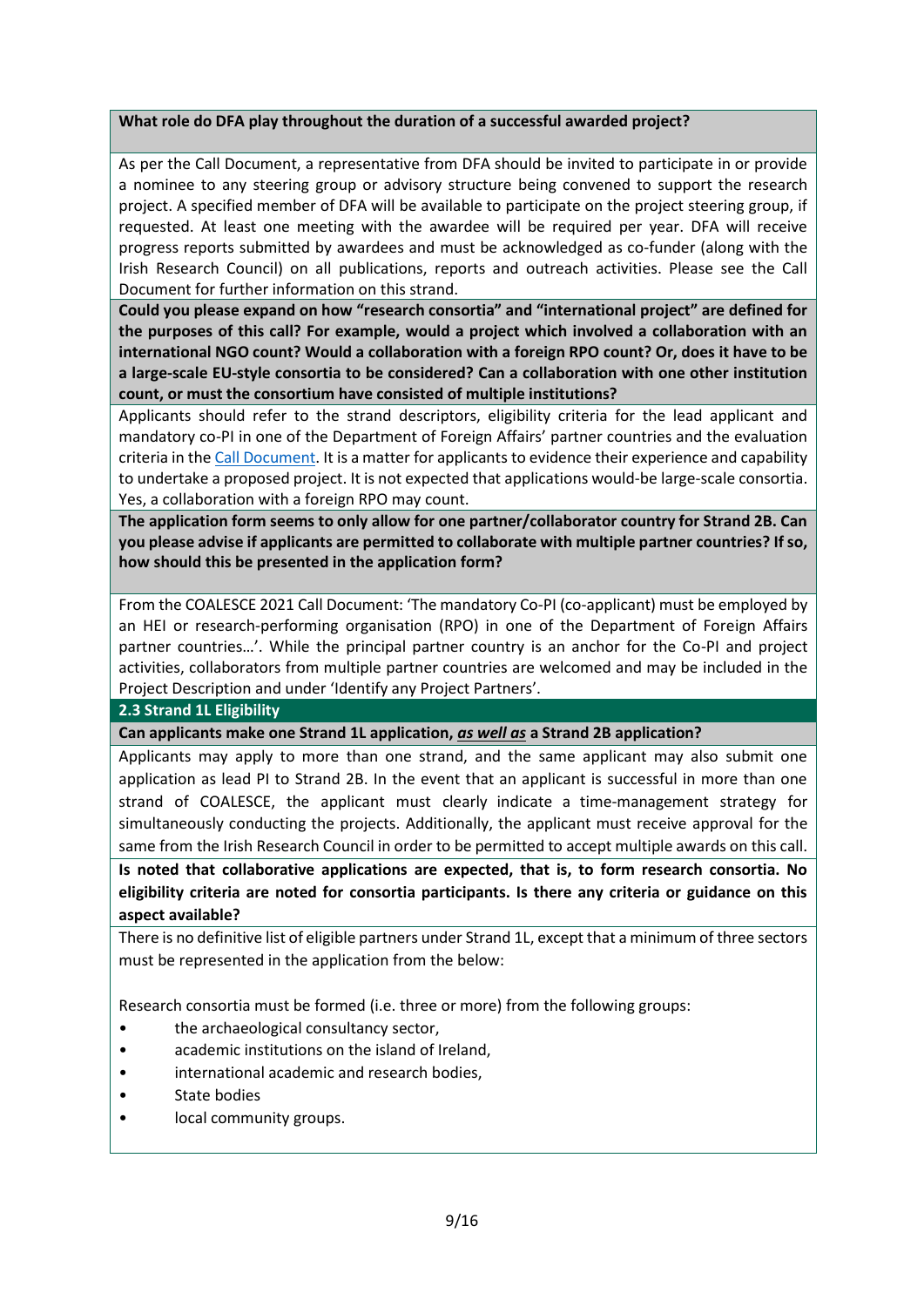It is the responsibility of the lead applicant to demonstrate the value-added contribution of each partner listed on the project.

**I cannot find any guidance on the number of applications that an organisation may submit Can you confirm the number of applications that an individual can make?**

As per the amended call document, page 10:

**Individuals are not limited to submitting one application to Strand 1L. In the event of an applicant being successful in more than one award under Strand 1L, the applicant must clearly indicate a time-management strategy and must receive approval of the same from the Irish Research Council in order to be permitted to accept both awards.**

**Can research institutions be part of the consortium (i.e. Partners) that also provide a service to the project, i.e. analyse samples?**

Research consortia must be formed (i.e. three or more) from the following groups:

- the archaeological consultancy sector,
- academic institutions on the island of Ireland,
- international academic and research bodies,
- State bodies
- local community groups.

All costings must be clearly justified. The lead applicant should refer to the 'Eligible Research Expenses' section of the Call Document to infer the most appropriate category for the proposed expenditure. Only research infrastructure outside the host institution is valid for costs.

**Will I contact the National Monuments Service/Heritage Council to appoint a representative to sit on the project's advisory board?** 

Applicants are advised not to contact the National Monuments Service/Heritage Council in advance of the applicant submission deadline.

**The cost for consultancy is capped at €10,000, is there any flexibility to ensure involvement from all partners?**

As per the amended call document, page 12 and 13 under 'Eligible expenditure'

- Collaboration Costs to support the integration of policy-makers and other partners (national or international) in the proposed research project are now up to a maximum of 20% of total project costs, inclusive of overheads (25%)
- Consultancy costs are now up to a maximum of €20,000, inclusive of overheads (25%)

All costings must be clearly justified. The lead applicant should refer to the 'Eligible Research Expenses' section of the Call Document to infer the most appropriate category for the proposed expenditure.

**Under Strands 1L, would it be possible to have a lead PI and a Co-PI?**

Co-PIs are not permitted on applications to strand 1L.

**If someone is named as a collaborator on an application, does this exclude that person from applying for a position on the project should it be successful?**

The recruitment of staff (e.g. research assistants, postdoctoral researchers) must be done openly, through public advertisement. Staff must be recruited for the specific project and awarded topic only. Recruitment of staff can commence before the start date of the project and costs for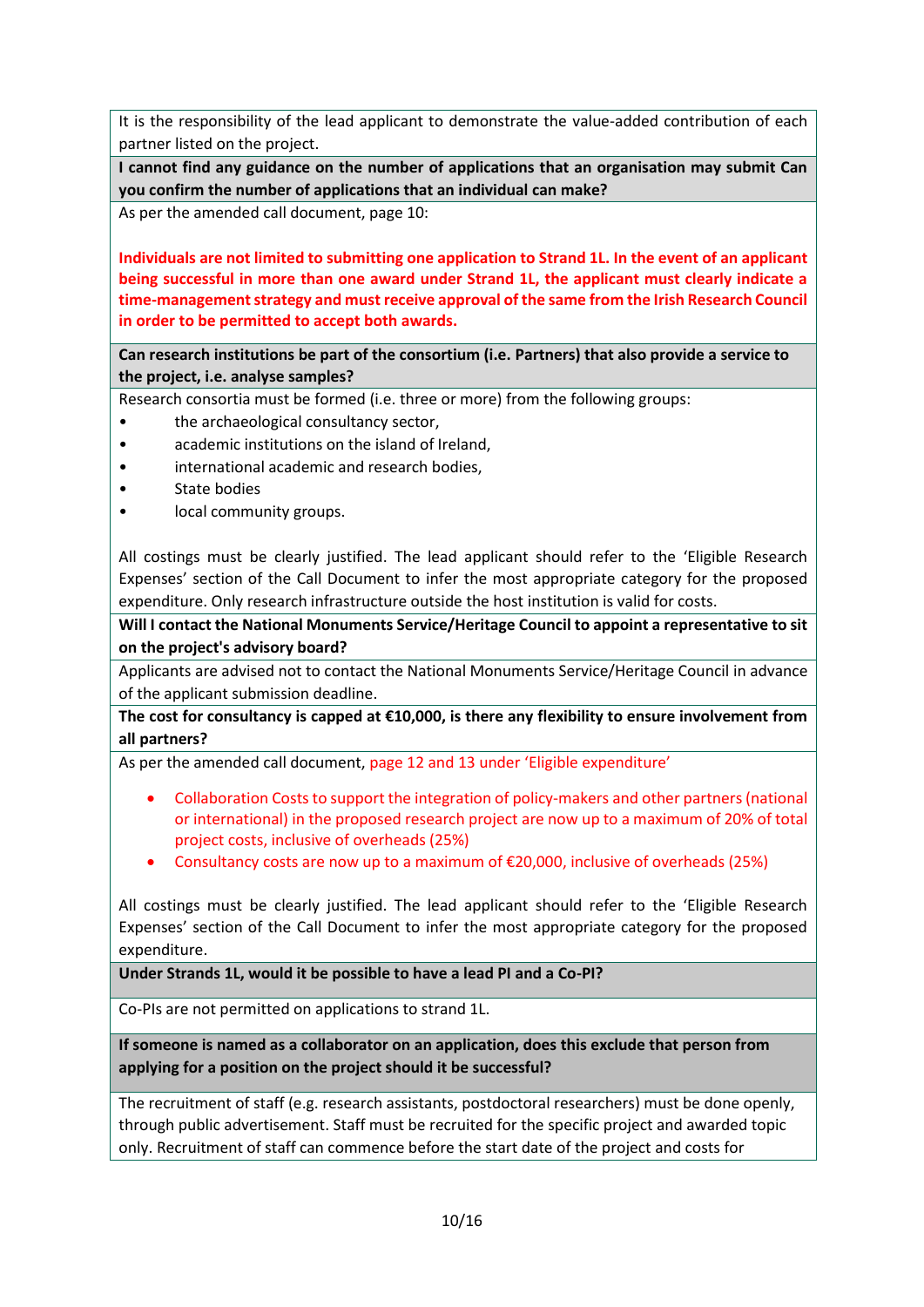recruitment can be charged to the project (outside the official start date) with the prior approval of the Council.

**The documentation states that the 'main objective' of INSTAR+ is to analyse the results of predevelopment excavations. Does that mean applications on other aspects of the archaeological record (monuments, buildings etc) are excluded or at least not being encouraged? It seems to be implied that not all projects will necessarily be focused on the results of pre-development excavations: 'In the case of project proposals involving results from pre-development archaeological excavation...'.**

It does not mean applications on other aspects of the archaeological record (monuments, buildings etc) are excluded or not encouraged. Applicants are encouraged to refer to the strand description in the call documentation -

*'elicit proposals from researchers with a proven research track record in Irish research institutions working with at least one archaeological consultancy/SME. Partnerships with community groups, other state bodies and/or international partners will also be welcomed.*

*And*

*Research consortia must be formed (i.e. three or more) from the following groups:* 

- *the archaeological consultancy sector,*
- *academic institutions on the island of Ireland,*
- *international academic and research bodies,*
- *State bodies,*
- *local community groups'*

#### **3. APPLYING TO THE SCHEME**

**'Has a Steering Group or Advisory Committee for this project been identified?' is a question in the application form. Do you have any advice on the expectation of this scheme for such a group or committee including its composition?**

The Strands composing COALESCE Research Fund 2021 provide guidance on steering groups and advisory structures for proposed projects:

Strand 1L: A representative from NMS/Heritage Council should be invited to participate in or provide a nominee to any steering group or advisory structure being convened to support the research project.

Strand 2B specifies that a representative from DFA should be invited to participate in or provide a nominee to any steering group or advisory structure being convened to support the research project.

**Is the emphasis on showing engagement with sectoral interests, or is it on securing scientific advisers?** 

Steering groups and advisory structures are vehicles to enable relevant engagement with key stakeholders and scientific advisers. The complexity of the project may give rise to a need for scientific advice in areas outside of the applicant's expertise. Where necessary, the composition of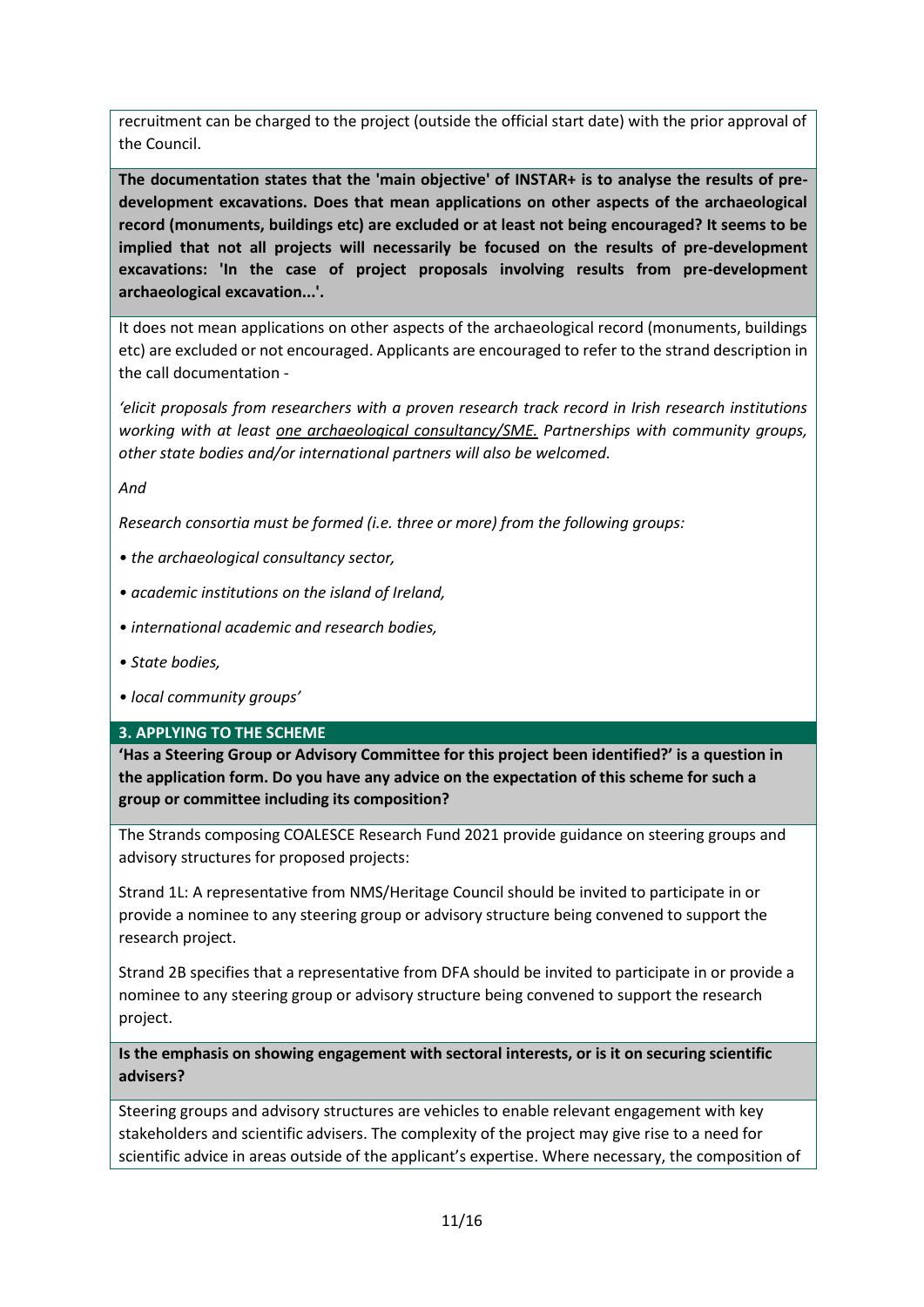any steering group or advisory structure should include a scientific adviser/s whose areas of expertise enable the provision of support and guidance to the project.

# **In the online form there is no mention of "Research Strategy". Can you advise how we can complete a section on research strategy if it's not mentioned in the online form?**

Research strategy forms part of the Detailed Project Description section, which takes the form of a single PDF upload. The precise contents of this section are not prescribed and will vary depending on the project being proposed. Recommended contents are outlined in the online form and Indicative Application Form.

**Can you please confirm for the project description which must be uploaded by applicants, what the font size, margins and spacing should be?**

The following should be used for documents being uploaded to COALESCE applications:

Font colour: Black

Font type: Calibri

Font size: 11

Side margins: 2.0cm

Top and Bottom margins: 1.5cm

Line spacing: single

**Does the 16 page limit for the Detailed Project Description include references?**

The 16 pages is the maximum length for the 'Detailed Project Description' including references.

**Can you please advise if there any word count requirements for the 16 page Detailed Project Description section to be uploaded.**

**In addition can you please advise if images are permitted in the Detailed Project Description section?**

There is no word count limit for the Detailed Project Description, however there is a 16-page limit. Images may be included but must be within the 16 pages. The following should be used for documents being uploaded to COALESCE applications:

Font colour: Black

Font type: Calibri

Font size: 11

Side margins: 2.0cm

Top and Bottom margins: 1.5cm

Line spacing: single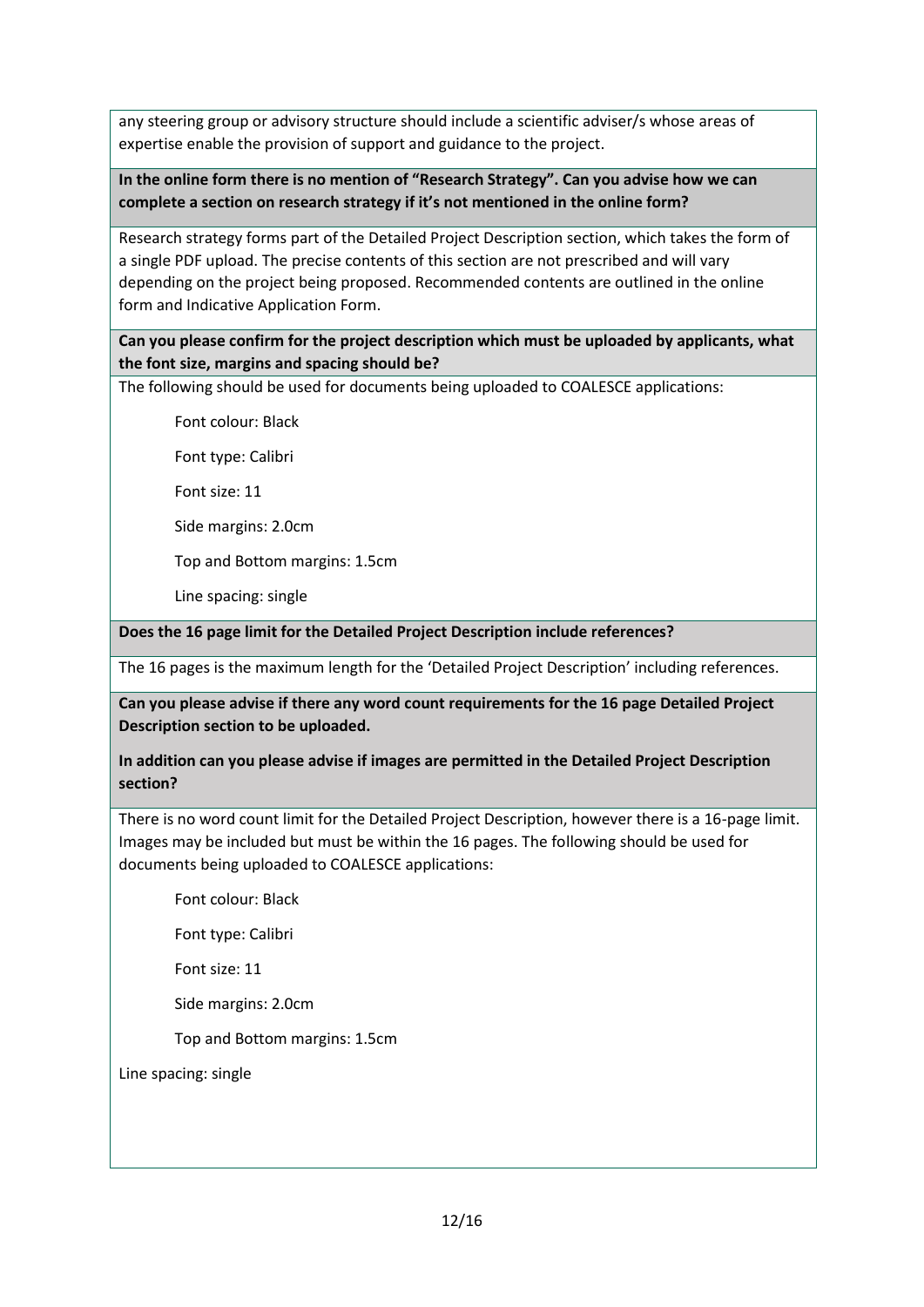**In addition to the Research Office online endorsement from the PI's institution for applications to Strand 2B, is endorsement required from the HEI/RPO in the partner country?**

Endorsement by the Research Office at the lead host institution is required for the completion of the application process. The online endorsement process does not require the participation of a partner HEI/RPO. If the applicant is successful, endorsement from the HEI/RPO in the partner country will be required post-award.

## **Are projects previously submitted to COALESCE 2020 but which were unsuccessful eligible for resubmission?**

Projects previously assessed under the COALESCE scheme which were unsuccessful may be resubmitted to COALESCE 2021. Details of changes made to the proposal should be included in the 'Is this the resubmission of an unsuccessful application to COALESCE?' section of the form.

**Q: Strand 2A - Can you confirm that the Detailed Project Description (maximum 16 pages) refers only to the AHSS PI?**

The detailed project description should be formulated jointly by the AHSS and STEM PI.

**Can I confirm that the IRC will not require transcripts or copies of parchments at the application stage? These will be required upon conditional offer of the award?**

Transcripts of academic results will be requested from successful awardees only upon conditional offer of an award.

#### **4. BUDGET**

**The indicative Coalesce Application Template suggests a budget justification is included within the 16-page limit. However, the Guidelines for applicants indicate budget information is to be provided at 6.13. Can you please clarify if the 16-pages should include budget information?**

Budget justification can be described under 'Project Budget' where applicants are requested to provide itemised breakdown of costs and reason needed.

**Can you please expand on the definition of 'access to research infrastructure' costs? Does this literally just mean cost for accessing the infrastructure (i.e. bench fees etc) or can this cover analytical cost, too? And can an institution that provides the same be named as a partner on the application at the same time?**

Research infrastructures are facilities, resources and services that are used by research communities to conduct research and foster innovation in their fields. They include: major scientific equipment (or sets of instruments), knowledge-based resources such as collections, archives and scientific data, e-infrastructures such as data and computing systems and communication networks and any other tools that are essential to achieve excellence in research and innovation. They may be 'single-sited', 'virtual' or 'distributed'. Charges for access to facilities and services not directly available to the applicant, such as the costs associated with commissioning specific experiments in research facilities and National Testbeds (e.g. ICHEC, Tyndall, CRANN, etc.) and access to necessary facilities, services, archives which are not available in the host institution, (i.e. consultancy fees, methodological support, bio banking, Clinical Research Facility support, MRI facilities) may be requested.

Requests may also be included for accessing international databases and facilities or for the commissioning of experiments in international facilities/research labs where appropriately detailed. Justification should be provided where the required infrastructure is not available in Ireland.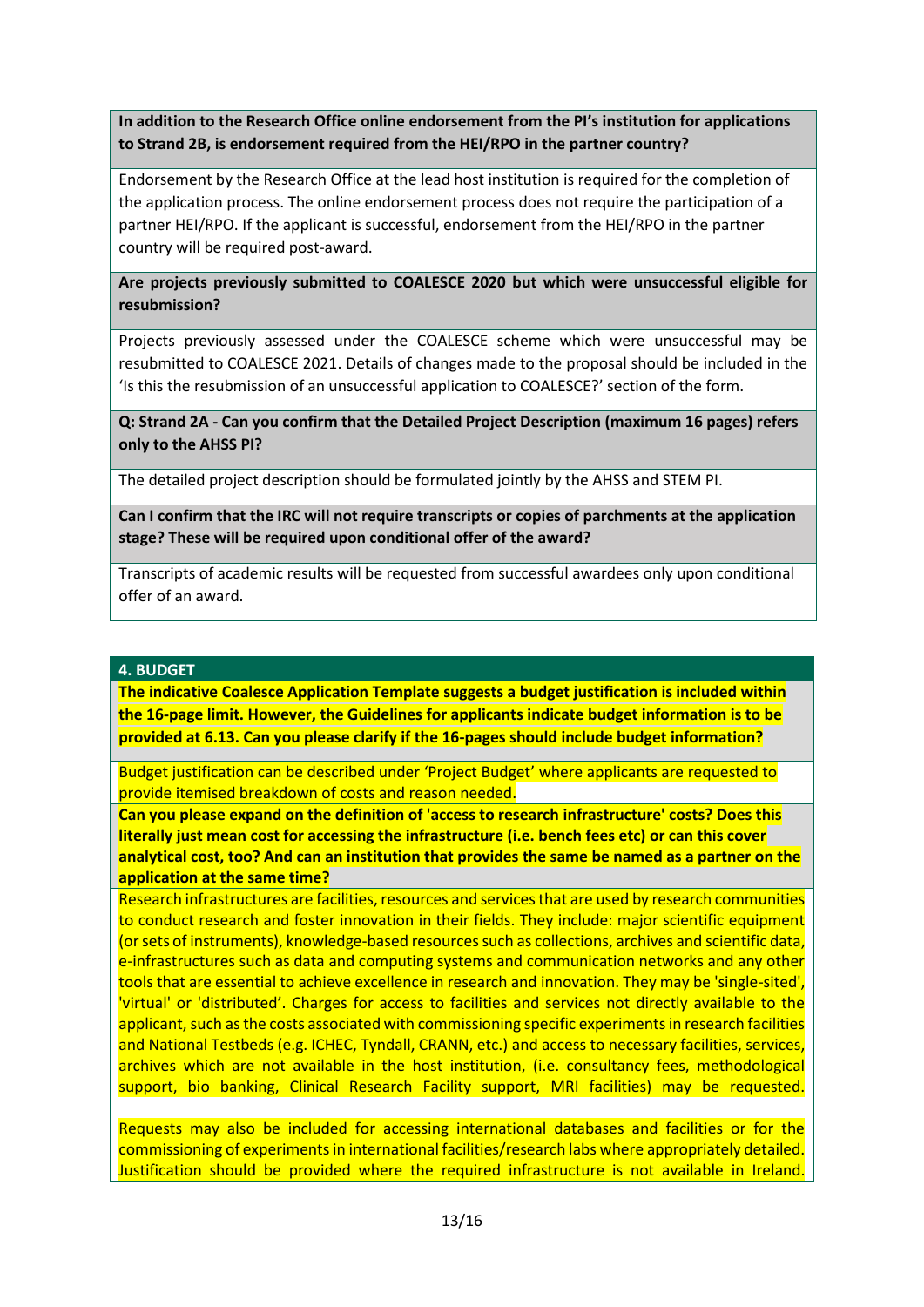Supports can include training for the awardee and team members where it advances the project or the career development of the team members and is not provided by the host institution. **Can you please confirm if transcription costs are an eligible cost on this call?**

Only vouched expenses incurred in carrying out the research project during the agreed funding term are permissible, this can include transcription costs.

**In relation to the 30/70 personnel min and max, can you confirm that this is based on the total overall personnel costs (inclusive of PI replacement costs) on the project plus overhead and based on those costs you need to apply 30/70 rule?** 

Personnel costs refer to all staff costs in the lead HEI and partner HEI/RPO.

**One of our researchers is interested in applying to 2B but is concerned that the limit of €5000 is too low for any required lab work. Is there any flexibility on this?**

Consumables of up to €5000 only may be requested on Strand 2B.

**Could a member of staff from a civic society collaborator claim money (time sheets) for time worked, or would this be considered personnel costs and, therefore, ineligible?**

Applications may include provision for team membership of researchers from institutions and organisations that fall outside the eligible institutions, including both national and international participation. However, only collaboration costs (not personnel costs) may be allocated to such institutions/organisations and the added value of such costs must be strongly demonstrated.

Costs to support the integration of policy-makers, civil society, and other partners in the proposed research project, particularly in the partner country or countries. Under Strand 1L, this can up costed at up to a maximum of 20% of total project costs and under Strand 2A and 2B, up to a maximum of 20% of total project costs – inclusive of overheads (25%).

**Can both the PI and Co-PI seek teaching buy out or is teaching buy out restricted to one party only (i.e. the PI only to the exclusion of the Co-PI)?**

Under Strand 2A, the PI and co-PI can cost academic replacement to the budget.

**We are considering using immersive software as part of our COALESCE Strand 2A proposal. The licence would enable mobilisation of our data through stakeholder co-creation with real-time visualisation of the potential impact of their actions. The license for this software costs €5000 per year (ex. VAT). Would such a licence (1 year at €5000) be eligible under this funding scheme, and if so, what is the most appropriate way to include it in the budget template provided?**

Equipment/Dissemination and Knowledge Exchange

**Would it be possible, in order to recruit a suitably qualified applicant, to recruit and remunerate at level 3 'research fellow' point on the IUA scale for this individual?** 

All costs sought must be detailed and justified in the application form. HEIs should use the institutional researcher salary scale for research assistants and postdoctoral researchers. As part of the award acceptance process, the Research Office must confirm that the requested salary is line with the institutional researcher salary scale and provide documentary evidence.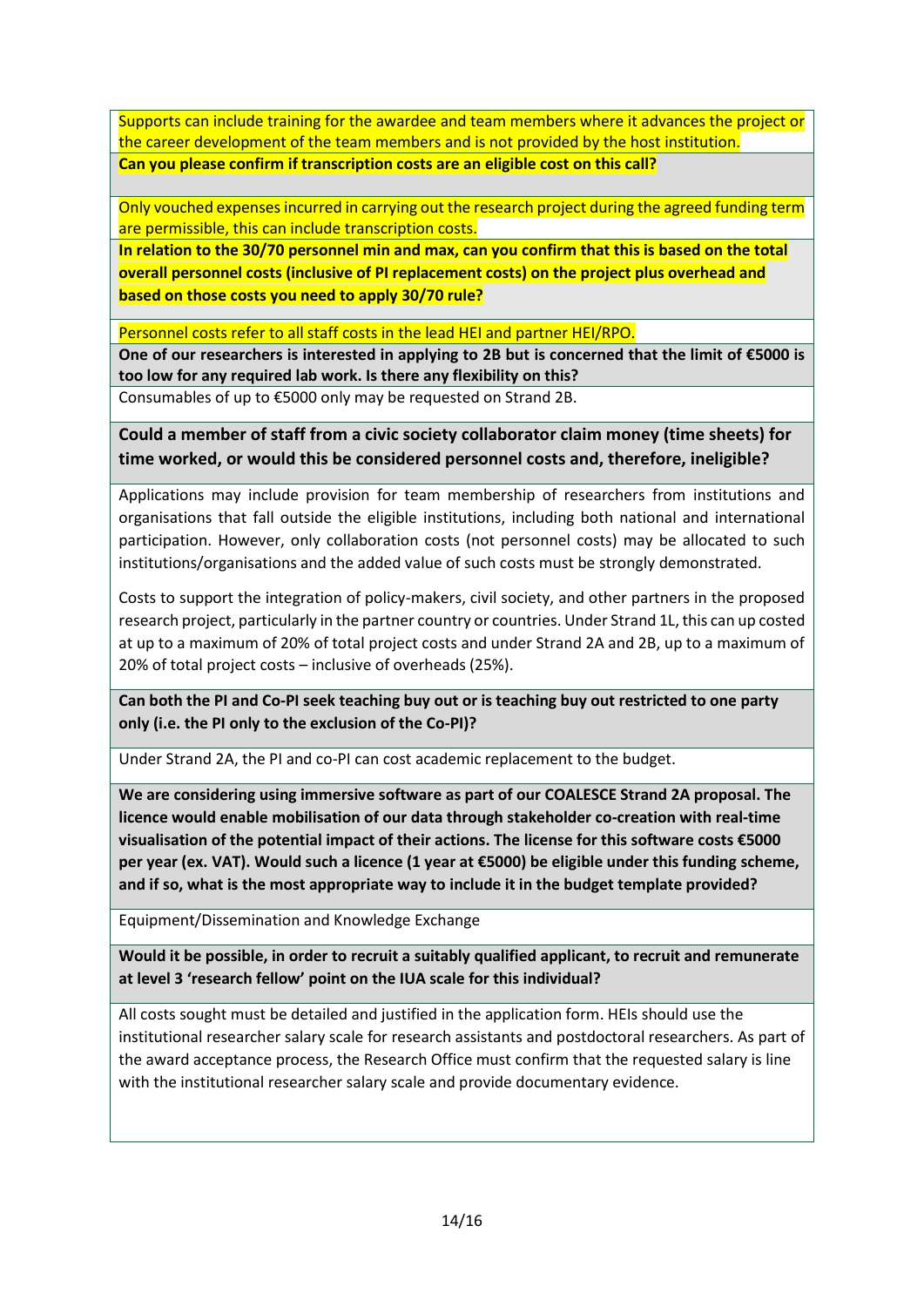**We envisage that the bulk of any funding we acquire would be spent hiring a postdoctoral researcher. In order to fulfil the 70/30 split required between institutions, would the postdoc need to be employed by both institutions at some point during the duration of the project?**

There must be a minimum of 30% personnel costs, up to a maximum of 70%, in the lead HEI, budgeted to the COALESCE award. There must be a minimum of 30% personnel costs, up to a maximum of 70%, in the co-PI HEI, budgeted to the COALESCE award. The min-max personnel costs for the lead HEI and STEM co-PI under Strand 2A are inclusive of overheads 25%.

**Can you please clarify what is meant by the min-max personnel costs for the lead HEI and partner HEI/RPO under Strand 2A and Strand 2B requirement? Does this mean the first 30% of each personnel budgeted for in the application has to be provided by the HEI?**

## Strand 2A

There must be a minimum of 30% personnel costs, up to a maximum of 70%, in the lead HEI, budgeted to the COALESCE award. There must be a minimum of 30% personnel costs, up to a maximum of 70%, in the co-PI HEI, budgeted to the COALESCE award. The min-max personnel costs for the lead HEI and STEM co-PI under Strand 2A are inclusive of overheads 25%.

# Strand 2B

There must be a minimum of 30% personnel costs, up to a maximum of 70%, in the lead HEI, budgeted to the COALESCE award. There must be a minimum of 30% personnel costs, up to a maximum of 70%, in the partner RPO, budgeted to the COALESCE award. The min-max personnel costs for the lead HEI and partner RPO co-PI under Strand 2B are inclusive of overheads 25%.

The maintenance of the minimum 30% personnel costs will be the responsibility of the lead HEI.

## **Are the budget amounts pro-rated?**

Successful applications on Strands 1L, 2A and Strand 2B **may** run up to the maximum period of months and funding limits specified in the Call Document. Salary costs can be pro rata, as indicated by the Call Document. Only costs requested in the budget submitted with the original application will be awarded to successful projects.

# **Can you please confirm if there is any minimum or maximum time commitment (percentage of FTE) required of the AHSS PI and STEM Co-PI? If so, does this differ for the AHSS PI and STEM Co-PI?**

As per the Call Document, the lead PI and co-PI must be in the position to devote adequate time to ensure the project's realisation over the course of the project's duration. Subcontracting parts of the contract that cannot be overseen by the PI/s is prohibited. The breakdown of time to be committed by the lead AHSS PI and STEM co-PI is not specified in the Call Document. The AHSS PI must be aware that as lead PI they are committing to overseeing the realisation of the project from the project start date until the project end date.

## **Are PhD student costs (fees/stipend...etc.) eligible costs under COALESCE?**

Costings for PhD students may not be included in an application under COALESCE.